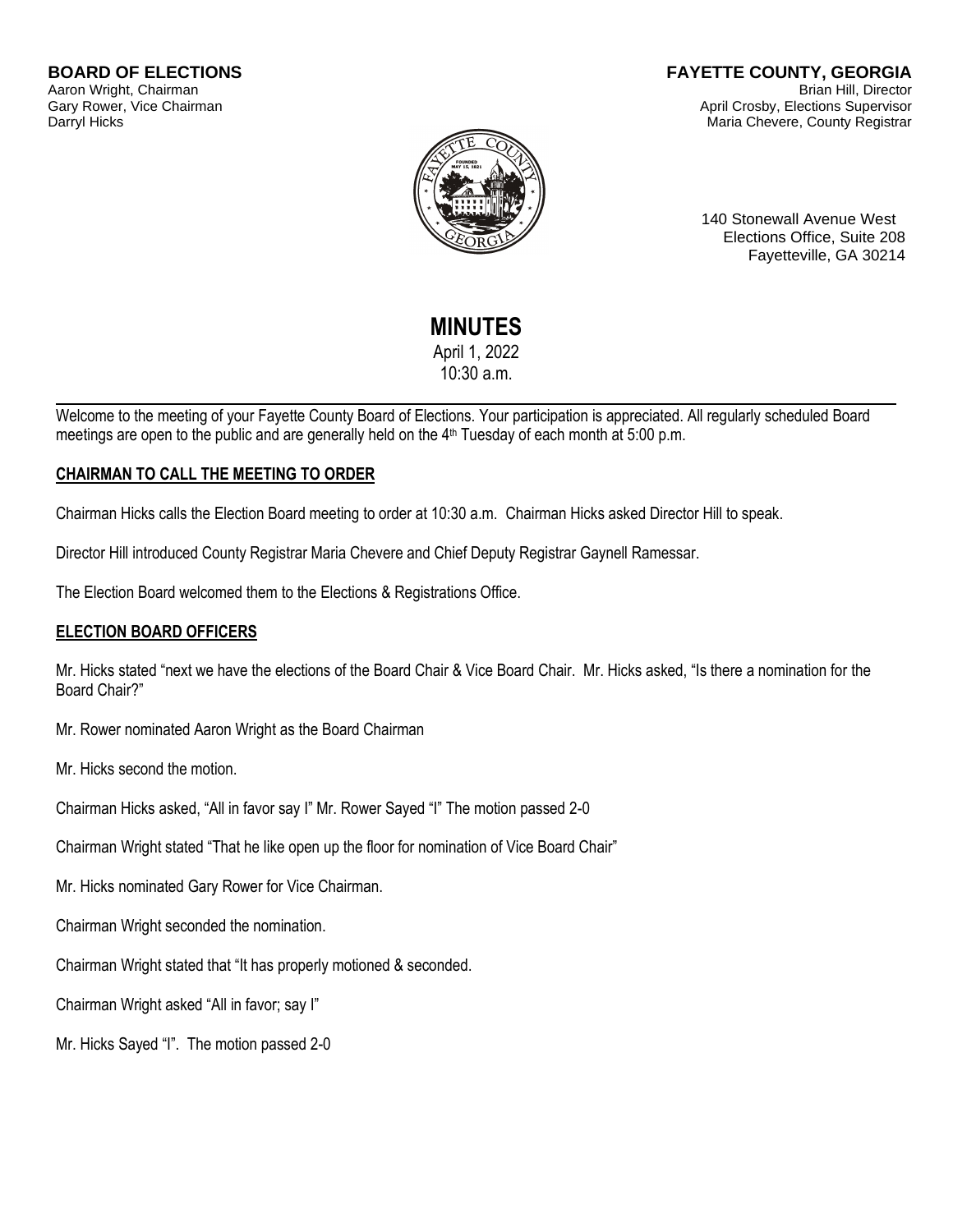## **APPROVAL OF THE AGENDA**

Chairman Hicks moved to amend the agenda for the Election Board Officers to be moved to the beginning of the agenda. Mr Wright moved to amend the suggestion from Mr. Hicks. Mr. Rower seconded the motion. The motion passed 3-0

#### **PUBLIC COMMENTS:**

**Speakers will be given a five (5) minute maximum time limit to speak before the Board of Elections about various topics, issues, and concerns. Speakers must direct comments to the Board. Responses are reserved at the direction of the Board**

Chairman Wright opened the floor for "Public Comments"

Brad Sanders made a public comment: I am here to comment on the wonderful job that the Board of Elections has done under the chairmanship of Darryl Hicks & Mr. Wright. Mr. Sanders asked, "And what is your name Sir?"

Mr. Rower answered "My name is Gary Rower"

Mr. Sanders stated that "Basically I'm here as a concerned citizen, to just make the statement that the elections board, we really need the elections board to be on our side. To make sure that everybody has the right to vote. Weather they be senior citizens or 18 years old. Physically impaired in some way, living in rural areas. We need the polls to be open from 7 am to 7 pm, we need Sunday voting 7 am to 7 pm. Because this allows people who have jobs to have the opportunity to vote. We need to have the appropriate number of drop boxes. Also, we need fair warning of any polling changes before the election. We need to know where it was changed from and what it is now. So that everyone will have the chance to vote. This is not a partisan issue; it is just an issue of making it available for every voter to vote. However, they choose. So, it will be less cumbersome to vote. If there is a challenge to their vote, that they will have ample time to cure that vote. Thanks, you and as I said before; we need the election board to work with us and we need to work with the committee so that we can ensure that we have a fair count. So, it can be a good election. Thank you.

Chairman Wright answered, "Thank you very much Sir" "Does anyone else have any comments?"

Suanne Brown stated that has some packets that she wanted to pass out to the board and the elections Director.

Suzanne Brown stated her name and that she resided in Peachtree City.

Ms. Brown stated that "Could she have little lee way on time, I wanted to go over the time a little because the election board canceled the previous election board and I had things to say. So, I added more to say for this board meeting"

Chairman Wright answered Ms. Brown saying "We can only allow you 5 minutes"

#### Suzanne Brown stated

"I'm giving you a packet so you can follow along now and review the full packet later.

Document "A" is taken directly from the Georgia Constitution, Article Il Voting and Elections. In bold print, Section Paragraph pertaining to Run-off elections. It says:

#### **"A run-off election shaft be a continuation of the general election and only persons who were entitled to vote in the general election shall be entitled to vote therein; and only those votes cast for the persons designated for the runoff shall be counted in the tabulation and canvass of the votes cast.**

The Georgia Constitution established that if an election results in a run-off, you can only vote in the run-off election if you were registered to vote in the first election.

The Georgia Legislature Codified this into law, see Document "B" OCGA21-2-501 Elections. You can read the bold print on Document B, page 1 later. In summary, it says what the Constitution said but in greater detail.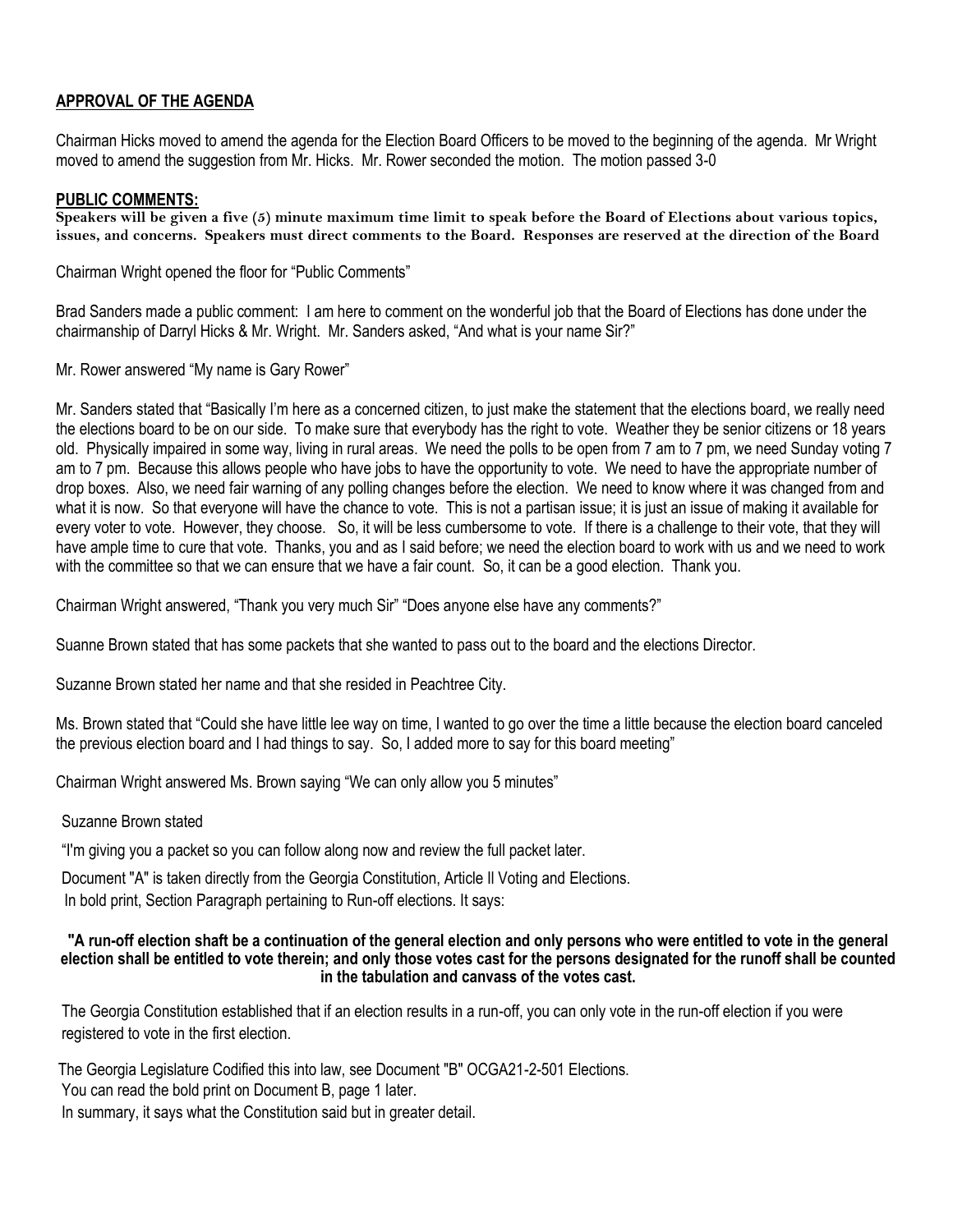To comply with Georgia Law, you cannot vote in a run-off unless you were registered to vote in the first race. The same voter roll must be used for the run-off election no matter how many weeks later the run-off is held.

The exception is for federal races, because Federal law permits registration and changes up to 30 days prior to the run-off election date.

Please turn to Document C, the "2022 State Elections & Voter Registration Calendar" taken from your website.

The Voter Registration Deadline is April  $25<sup>th</sup>$  for the May  $24<sup>th</sup>$  Primary

The Voter Registration Deadline is April 25<sup>th</sup> for the June 21<sup>st</sup> Run-off

The Voter Registration Deadline is May  $23^{rd}$  for the June  $21^{st}$  Run-off - BUT only for Federal run-off elections on that date.

The two different deadlines are there to comply with federal law and Georgia law.

Voters who register between April  $25<sup>th</sup>$  and May cannot simply be added to the voter rolls. Whether they request to vote by mail, present in person for early voting or on June 21<sup>st</sup> at their respective poll, you must legally only permit them to vote for the federal run-off races.

Otherwise, you violate the Georgia Constitution and OCGA 21-2-501.

Look at Document D. In January 2021, a citizen, Peter Pfeifer, filed a challenge to block electors' right to vote in the January 5<sup>th,</sup> 2021, Senatorial Run-Off election. Mr. Pfeifer cited OCGA 21-2-230, which outlines his right to challenge another elector (it's right to vote)

But the burden of proof is on the challenger.

He failed to properly state a legal basis for the challenge.

But, in reading the January 4, 2021, meeting minutes, was distressed that even the County Attorney, Mr. Stough, didn't property cite that federal run-off races have different registration deadlines than state, county, municipal and local run-offs.

This board failed to do their due diligence to make a properly justified decision on Mr. Pfeifer's challenge.

Why not? Other than Mr. Rower, many of you have years of experience here.

Take the time to read your comments in that meeting.

"Mr. Stough says, so I don't know if that was an accurate reading of the law. As far as the other list of voters, the 51 who apparently registered to vote since November, it appears that their allegations are that these people may have moved here just for the purpose of voting in this election. But other than a fist of quotes from Twitter of people suggesting that people do that5 there is realty no allegations to support that."

## Really???

Think back in November 2020% after hearing people claim they would register to vote in Georgia simply to vote in the Senate Runoff election, Brad Raffensperger issued stern warnings to people. He cited OCGAS 21-2-21 (a)(4) which requires registrants be "a resident of this state and of the county or municipality in which he or she seeks to vote." SOS Raffensperger threatened to arrest and charge anyone who violated the law.

It wasn't about Twitter posts.

(It was about a widespread discussion on many media outlets that people were saying they would move here. just to vote.)

Our Primary elections are in May. I'm concerned. We have races with many candidates.

That will trigger many run-off elections, some county, some state and possibly the U.S. Senate or U.S. Congress.

The Director of Elections must guarantee compliance with federal and state election laws. As the Board you must oversee it of it.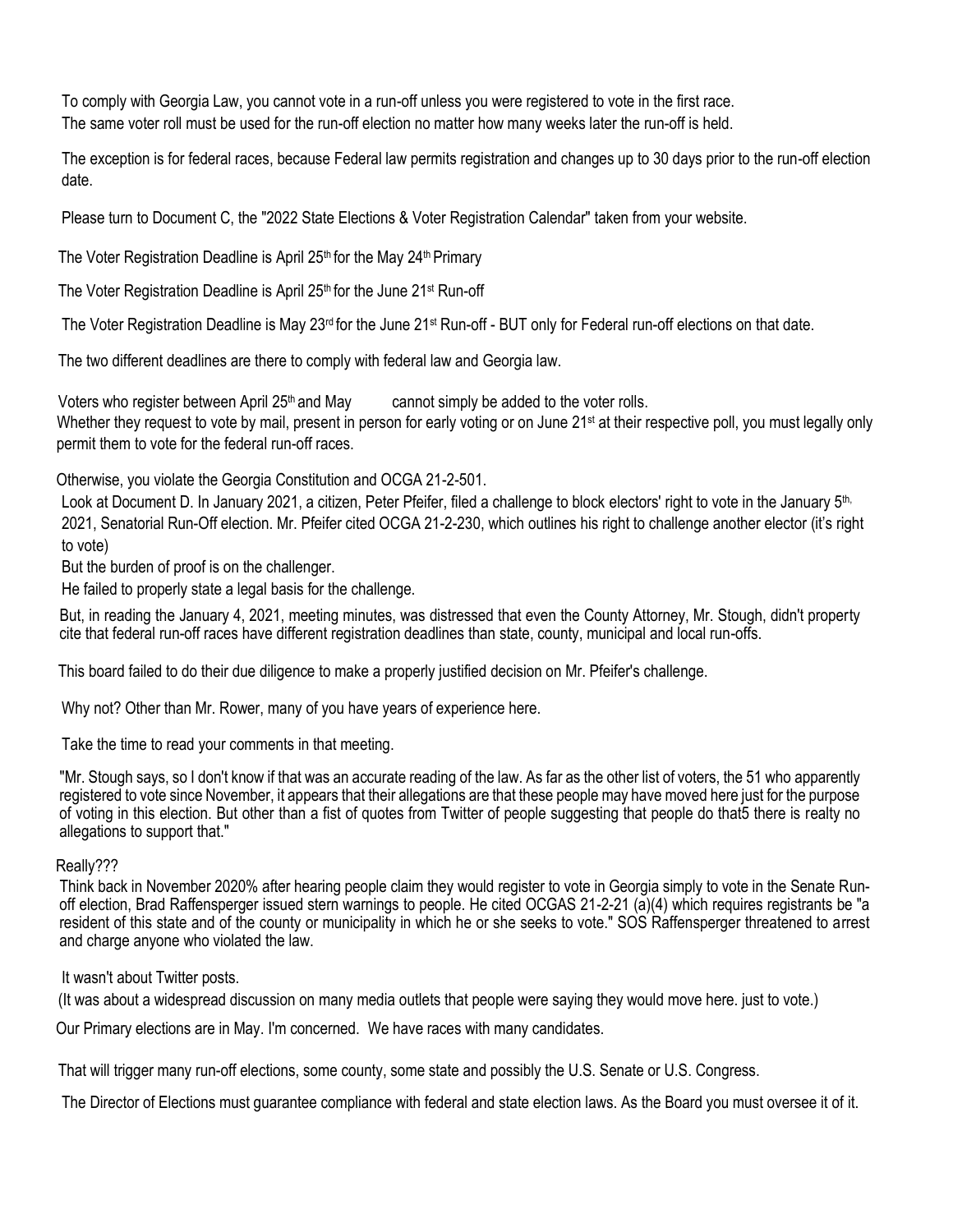The November 2020 election in Fayette County had a lot of legal problems.

A memory card was left in a scanner. Our Director of Elections was removed from office after the investigation.

Have you corrected all the issues?

Do you have all the rules and procedures in place to be followed so we don't have a repeat of 2020?

What is your procedure to compile a list of electors Who register between April 25<sup>th</sup> and May 23<sup>rd</sup> to ensure they only vote in federal run-off races no matter which method they use to vote?

Have you fixed the problems with memory cards, chain of custody and following security procedures regarding who can transport ballots and election materials, such as memory cards?

During early voting, the Dominion Technician removed a memory card from a scanner, and "he" transported it to the Election Office. That's a violation of the rule that requires ballots and election materials are transported by two persons, of different political parties, who have sworn an oath, and must create a chain of custody form, and transport ballots and election documents in a sealed locked bag or box.

Will you make sure all the memory cards are properly removed, turned in, and accounted for on election night?

Chairman Wright stated "Ma'am you exceeded your 5 minutes"

Suzanne Brown replied "I hope this election board makes sure that these things get done because we are watching"

Chairman Wright asked, "Do we have any more public comments?" Seeing none, we will move on.

## **APPROVAL OF THE MINUTES**

Consideration of staff's request to approve the January 25th, 2022, Board of Elections' Meeting Minutes

Mr. Hicks made a motion to approve the January  $25<sup>th</sup>$ , 2022, Board of Elections Minutes.

Chairman Wright seconded the motion

Mr. Rower abstained from the motion (Mr. Rower was not in attendance to the meeting)

The motion passed 2-0

## **CONSENT AGENDA:**

There was no Consent Agenda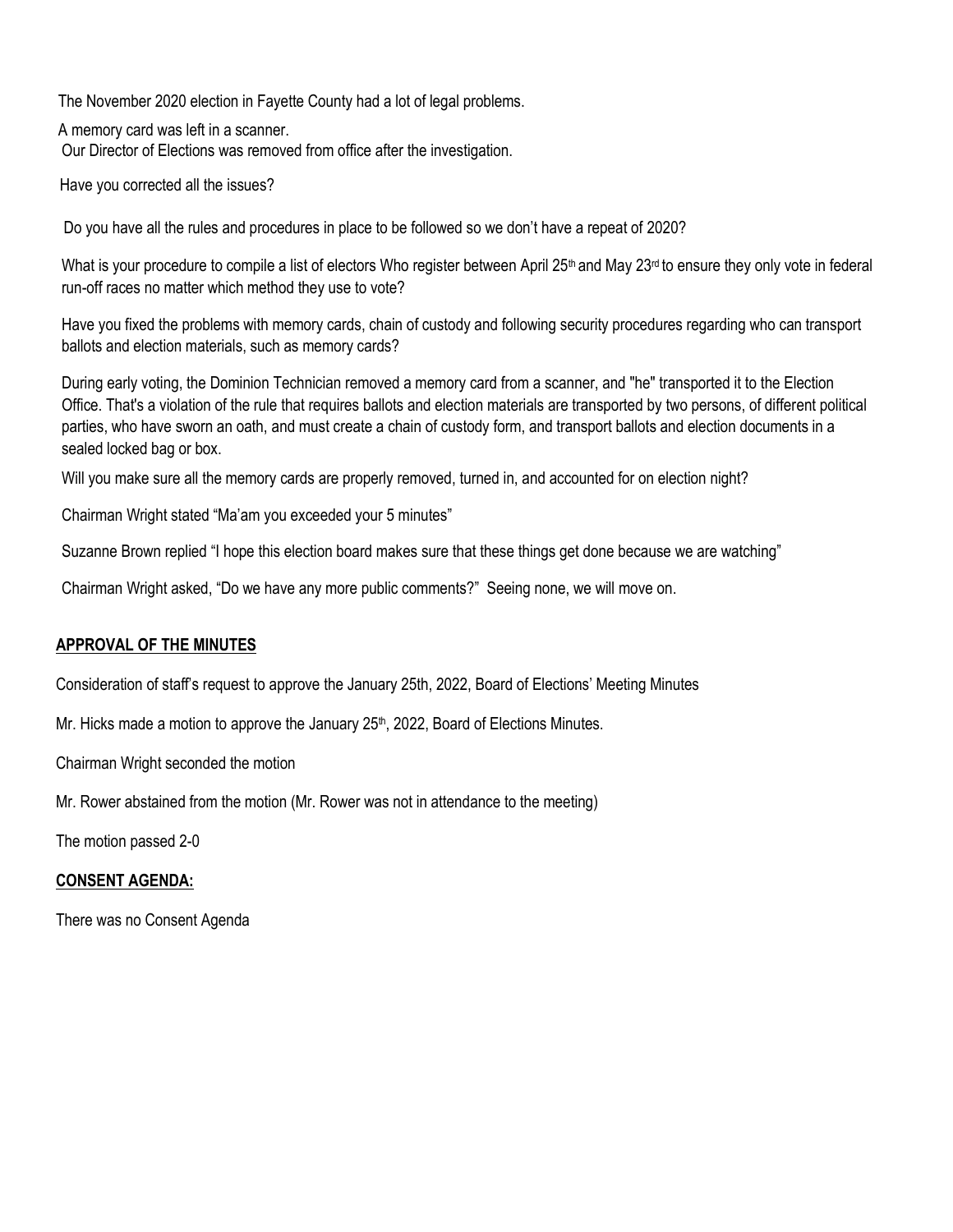## **PUBLIC HEARING:**

1. Public Hearing of staff's recommendation to remove registered Fayette County voters from the Electors List who are registered in the State of Georgia's Secretary of State Voter Registration System as deceased **(Pages1-8)**

Chairman Wright made a motion to approve the Canceled Deceased. The Motion passed 3-0

2. Public Hearing of staff's recommendation to remove registered Fayette County voters from the Electors List who are registered in the State of Georgia's Secretary of State Voter Registration System as felons **(Pages 9)**

Chairman Wright made a motion to approve the Canceled Felons. The Motion passed 3-0

#### **OLD BUSINESS:**

There was no Old Business

#### **NEW BUSINESS:**

3. Review of Election Board By-Laws **(Pages 10-12)**

Chairman Wright asked the other Board members "Have they had a chance to review the Election By-Laws?"

- Mr. Hicks answered "Yes"
- Mr. Rower answered "Yes"

Chairman Wright entertained a motion accept the current Election Board Laws as written.

Mr. Rower seconded the motion

The Motion passed 3-0

## **DIRECTOR'S REPORT:**

Fire Station (Election Office Renovation) Update

Mr. Hill stated that "The re-bids came back on this pass Wednesday and the bids came back higher. I am awaiting Mr. Rapson on his decision on what he wants to decide. Then it will go to the Board of Commissioners for approval.

New Voter Registration System Update (GARVIS)

The new Voters Registration System has officially been launched on March 30<sup>th</sup>, 2022, and the Secretary of State's office is working on the kinks that the GARVIS system is producing. SOS office has asked the counties to give feedback on possible modifications.

#### Redistricting Update

Mr. Hill stated that Redistricting is complete for Fayette County. Mr. Hill stated that the biggest change was for the State House district numbers. Mr. Hill also stated that any time there is any change to electors; that the county elections office is obligated by law to notify the electors. Mr. Hills stated our office has already begun sending out changed precinct cards to electors and that we are currently waiting on the rest of the precinct cards to be delivered from the SOS office.